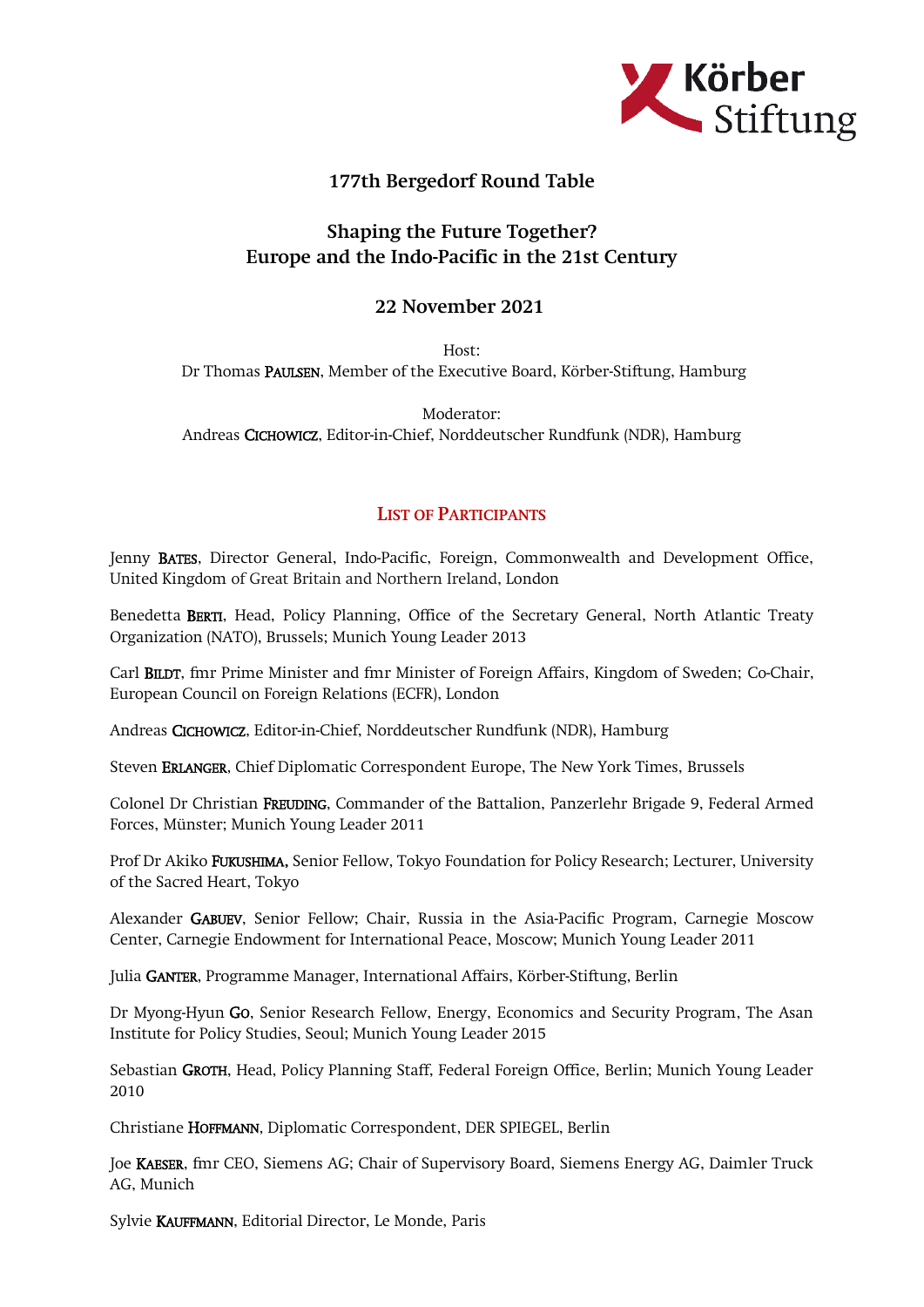

Roderich KIESEWETTER, MP, Member, Deutscher Bundestag (Parliament of Germany), Berlin

Stefan KORNELIUS, Head, Politics Department, Süddeutsche Zeitung (SZ), Munich

Dr Lynn KUOK, Shangri-La Dialogue Senior Fellow, Asia-Pacific Security, International Institute for Strategic Studies (IISS), Singapore; Munich Young Leader 2013

Dr Tobias LINDNER, MP, Member, Deutscher Bundestag (Parliament of Germany), Berlin

Dr Stefan MAIR, Director; Executive Chair, German Institute for International and Security Affairs (SWP), Berlin

Almut MÖLLER, State Secretary; Plenipotentiary, Free and Hanseatic City of Hamburg to the Federation, European Union and Foreign Affairs, Berlin

RADM (Ret) Mark MONTGOMERY, Senior Director, Center on Cyber and Technology Innovation, Washington D.C.

Nora MÜLLER, Executive Director, International Affairs, Körber-Stiftung, Berlin

Prof Dr Amrita NARLIKAR, President, German Institute for Global and Area Studies (GIGA), Hamburg; Honorary Fellow, Darwin College, University of Cambridge, Cambridge

Dr Eng Hen NG, Minister of Defence, Republic of Singapore, Singapore

Dr Robin NIBLETT, Director, Chatham House, The Royal Institute of International Affairs, London

Omid NOURIPOUR, MP, Member, Deutscher Bundestag (Parliament of Germany), Berlin

Veerle NOUWENS, Senior Research Fellow, Indo-Pacific Programme, International Security Studies Department, Royal United Services Institute, London

Shruti PANDALAI, Fellow, Foreign and Security Policy, Manohar Parrikar Institute for Defence Studies and Analyses (MP-IDSA), New Delhi; Munich Young Leader 2019

Dr Thomas PAULSEN, Member of the Executive Board, Körber-Stiftung, Hamburg

Amb Christophe PENOT, Ambassador of the Indo Pacific Region, Ministry for Europe and Foreign Affairs, French Republic, Paris

Dr Danny QUAH, Dean and Li Ka Shing Professor, Economics, Lee Kuan Yew School of Public Policy, Singapore

Dr Alexander SCHIEFERDECKER, Head, Strategic Foresight and Policy Planning, Federal Chancellery, Berlin

Dr Nils SCHMID, MP, Member, Deutscher Bundestag (Parliament of Germany), Berlin

Wolfgang SCHMIDT, State Secretary, Federal Ministry of Finance, Berlin

Dr Ben SCHREER, Executive Director, International Institute for Strategic Studies Europe (IISS), Berlin

Petra SIGMUND, Director General, Asia and the Pacific, Federal Foreign Office, Berlin

Janani VIVEKANANDA, Head, Climate Diplomacy and Security, Adelphi, Berlin